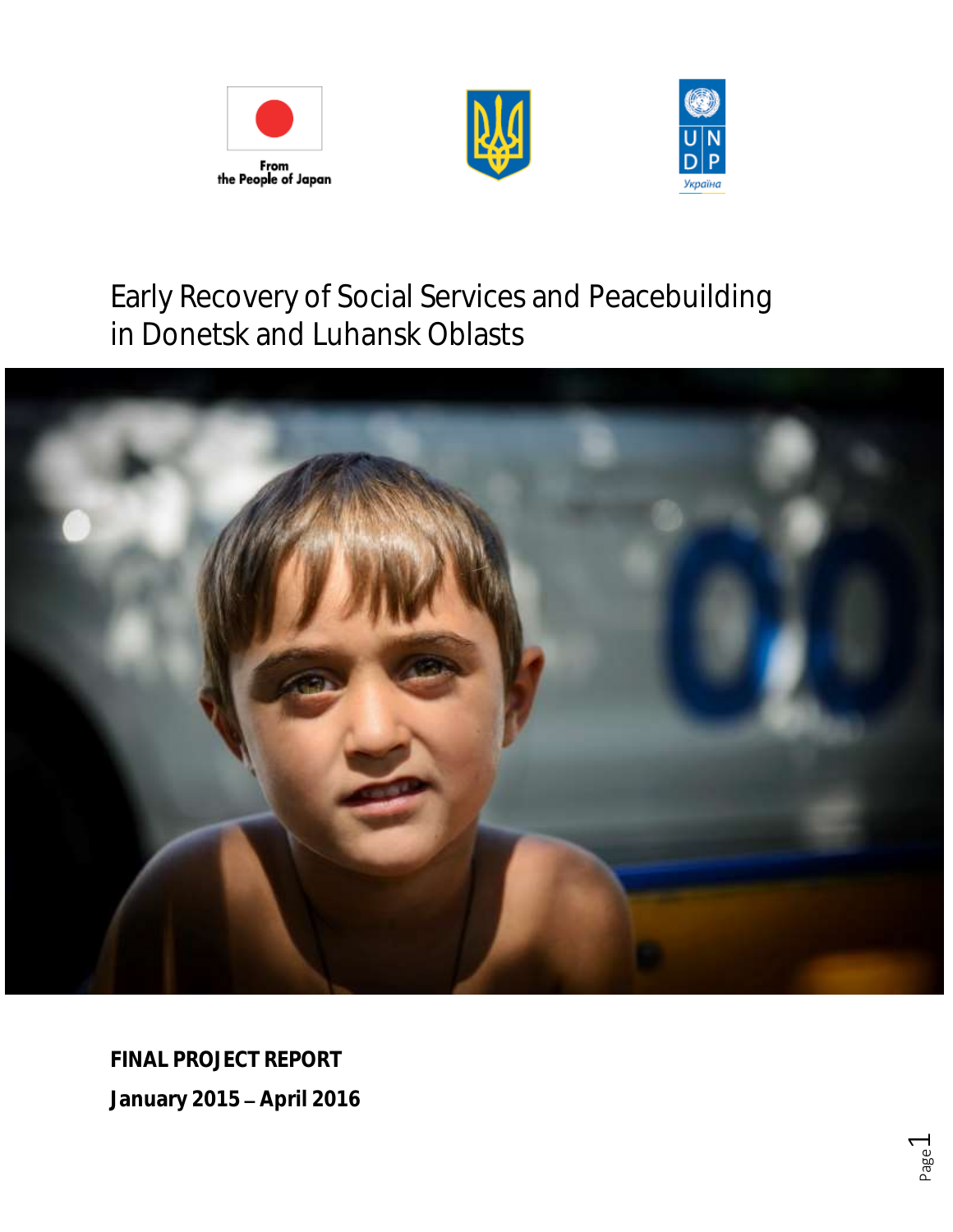## **CONTENTS**

- **I. PROJECT OVERVIEW**
- **II. IMPLEMENTATION STRATEGY**
- **III. PROJECT RESULTS**
	- **IV.I. Output 1: Strengthening the capacity of local authorities to provide integrated, targeted and community-based social care services**

**IV.II. Output 2: Restoration of the key social care institutions**

- **IV. COMMUNICATION AND VISIBILITY**
- **V. CHALLENGES AND RISKS**
- **VI. LESSONS LEARNED**
- **VII. RECOMMENDATIONS**
- **VIII. ANNEXES**
	- A. Information on beneficiaries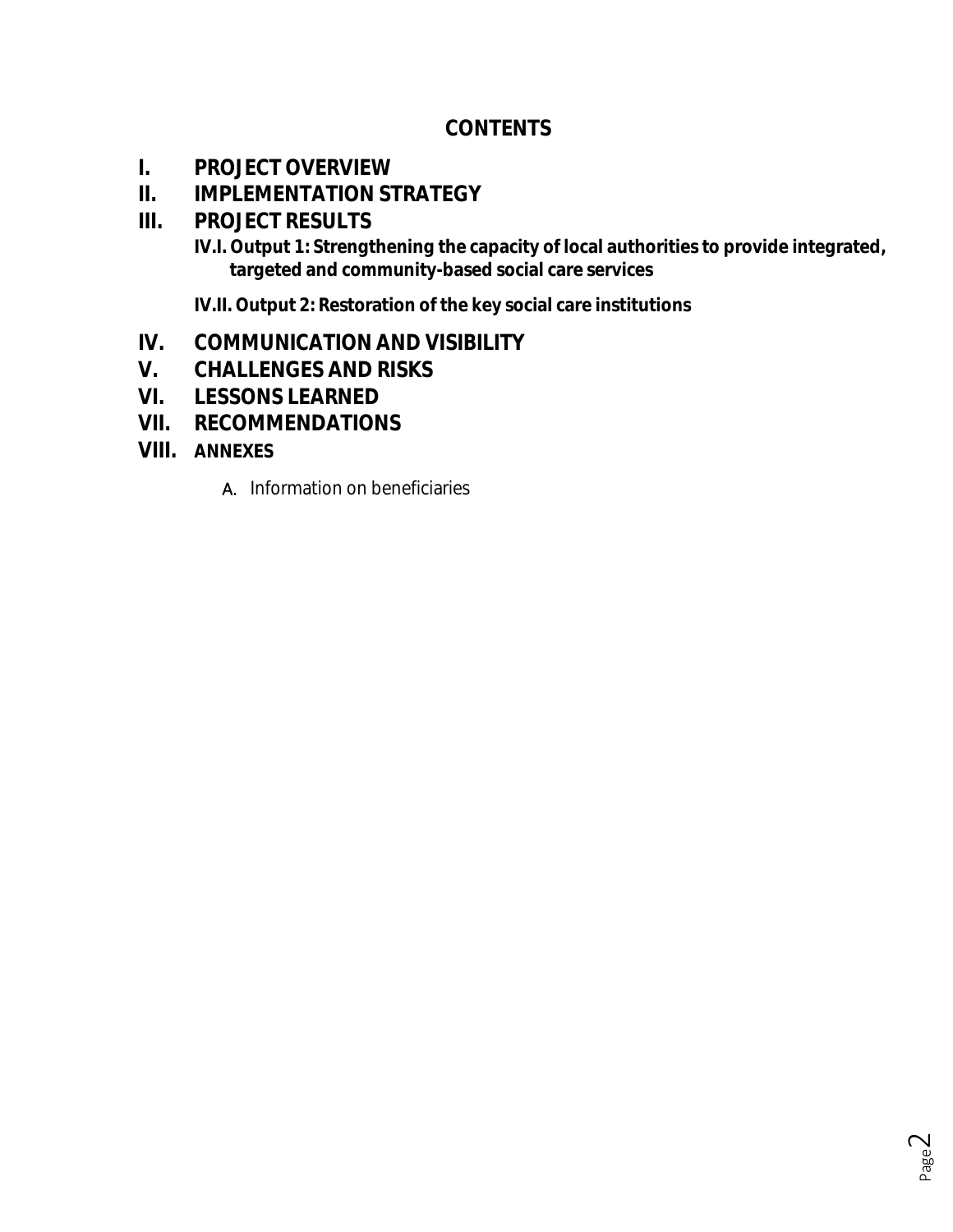## **I. PROJECT OVERVIEW**

The armed conflict in the Eastern Ukraine has had a detrimental effect on the general welfare of the local population, putting the highest pressure on the vulnerable groups. Numerous social infrastructure facilities were damaged during the fights and shelling, further deteriorating the situation for those in need.

In order to support the Government of Ukraine in addressing these issues, UNDP has developed an "Early Recovery of Social Services and Peacebuilding in Donetsk and Luhansk oblasts" project. Funded by the Government of Japan with \$5,104,000 and signed in November 2014, this project was implemented in cooperation with UNICEF.

As part of the UNDP "Recovery and Peacebuilding Programme", the Project is aimed to restore critical social services for the most vulnerable residents of the affected region. To achieve this goal, two main objectives are to be fulfilled: **Restoration of the Critical Social Infrastructure and Services for the Most Vulnerable** (Output 1) and **Strengthening the Capacity of Local Authorities to Plan and Manage the Critical Social Services** (Output 2).

During the assessment stage of the Project, the idea of restoration evolved into several different approaches. Obviously, one of them implied restoration of the facilities that were physically damaged during the fights. The second approach was focused on easing of the burden that internal displacement has put on the social facilities in the hosting communities. Finally, the third approach was focused on the facilities that have been evacuated from the Non-Government-Controlled Areas (NGCA), since some of them are unique for the region and have to be deployed at new locations as soon as possible.

Keeping these approaches in mind, UNDP experts have visited more than 100 social infrastructure facilities in both oblasts. Finally, the Project has selected 19 facilities in 14 municipalities in the Governmentcontrolled areas of the Donetsk and Luhansk oblasts through a consultative process with local authorities, NGOs and communities. These facilities include seven healthcare institutions, nine social centers of various profiles (e.g. rehabilitation centers for people with disabilities, centers for family and youth, organizations for rehabilitation of ex-addicts and ex-prisoners), two educational facilities, and one center for the emergency placement of orphans. In turn, UNICEF has identified 10 schools and kindergartens in need of emergency rehabilitation.

The technical evaluation and developing of engineering design for recovery works started in March 2015, and were followed by the tendering process. It was planned initially to finish the reconstruction by the end of 2015, however, abnormal market conditions and exchange rate fluctuations contributed to changes in the Project implementation plan. The Project Board decided to ensure a no-cost extension of the Project till the end of April 2016. Selected recovery works were continued in the first quarter of 2016, but finished in full by April. Some minor arrangements and rehabilitated sites' handover ceremonies were held in April.

At the same time, the Capacity Building Component of the Project aimed on improving the capacity of local authorities and social service providers to provide better social services to the target groups. Local social care professionals participated in a series of trainings and workshops on needs assessment and new methodologies of social services management. One of the key results of this activity includes two targeted programs for regional social services development strategies which were drafted by local professionals under the guidance of UNDP consultants and then presented to the local authorities.

In addition, social service providers from 11 targeted facilities were trained in current standards of social services relevant to their areas of activity. It includes, but not limited to rehabilitation of people with disabilities, inclusive education, rehabilitation of drug addicts, services for elderly people, etc. In order to give the trainees more hands-on experience with new concepts and approaches, they were invited on a study tour to a similar social care institution in Western Ukraine. This also complemented UNDP's reconciliation efforts. Last but not least, selected facilities rehabilitated by the Project received specialized equipment, so the staff can now implement their new skills in practice.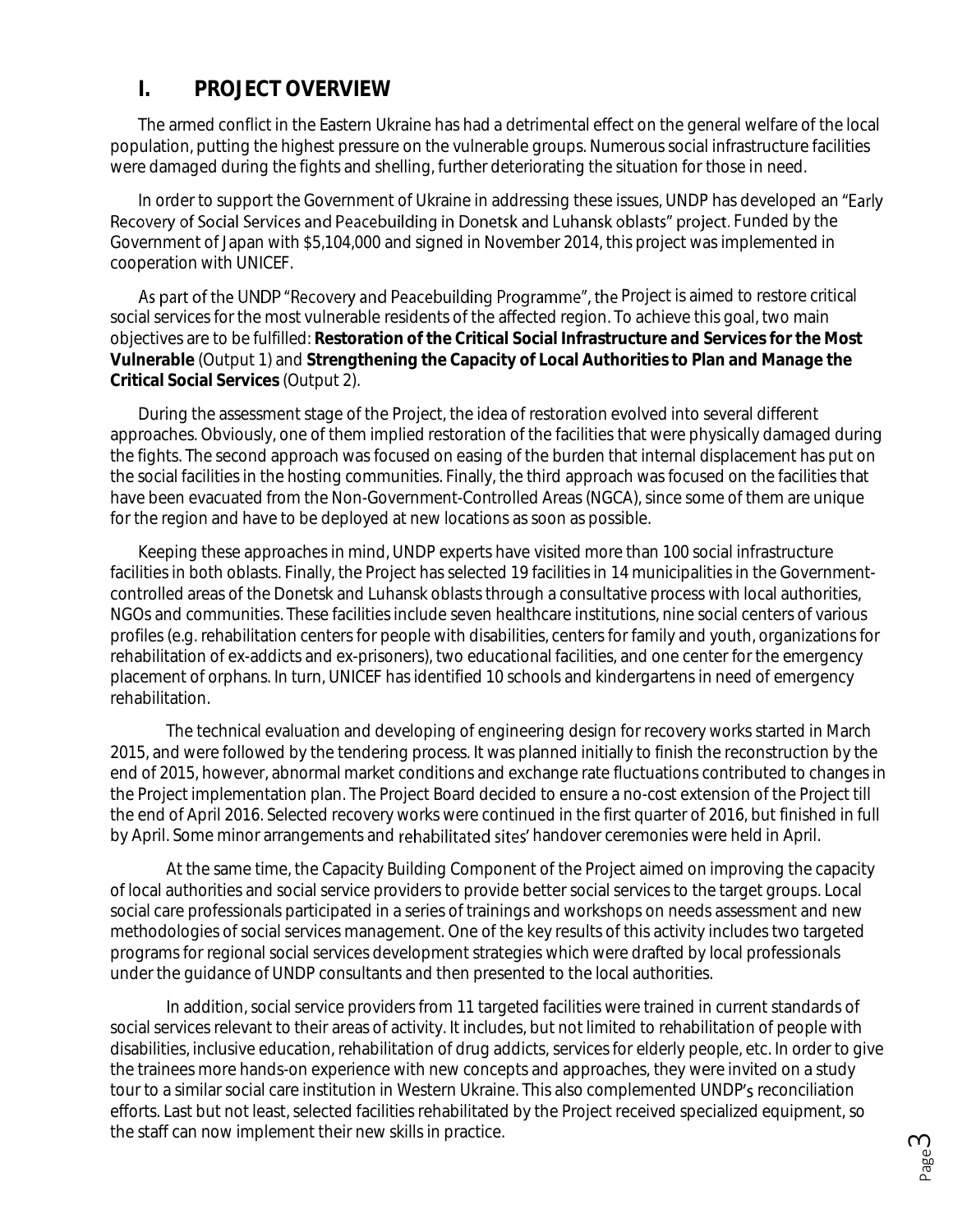With the expansion of the UNDP Ukraine "Recovery and Peacebuilding Programme", the Project's best practices, partnership gains and experience will be applied to ensure further rehabilitation of social sphere in targeted regions. It is planned that the recovery of social services, alongside with support to local economy and restoration of governance in Donbas, will bring more benefits to the local communities and the peacebuilding process.

## **III. IMPLEMENTATION STRATEGY**

Alongside with general principles of political neutrality, conflict sensitivity and accountability, UNDP has applied a number of specific approaches to ensure the effectiveness of the recovery and peacebuilding activities.

#### **Inclusive and Participatory Approach**

The Project experts established strong partnerships with local communities, NGOs, social service providers, and the authorities to help them in evaluating and prioritizing the region's recovery needs. The Project construction and social service specialists have taken about one hundred site visits and provided numerous consultations. When a preliminary list of sites to be rehabilitated was developed, it was presented at the public hearings in both targeted regions.

**Building Back Better**

The damages caused by the armed conflict have added up to the general unsatisfactory condition of social infrastructure, since most of the premises were old and badly maintained over the past decades. At the same time, the overload of the facilities caused by the IDPs influx further decreased the quality of services. Hence, the social infrastructure had to be not only recovered, but upgraded as well.

#### The "Building Back Better"



principal has been applied both in terms of physical restoration and service provision. The key aim of the Project team was not only to help in restoring specific social services, but to make them more accessible for people, as well as more up-to-date.

#### **Universal Design**

All technical and engineering design projects underwent a specialized expertise of the National Assembly of People with Disabilities. Each technical drawing has been carefully reviewed and corrected by the trained experts of the Assembly before it went to the tender for construction works.

#### **Energy Saving**

The Project has done its best to apply the energy saving technologies where it was possible given the budget and technical condition of the facilities. As an example – the Project installed LED lightings and ventilation systems with heat recuperation in those facilities where people spend many hours per day (e.g. hospital wards and educational institutions).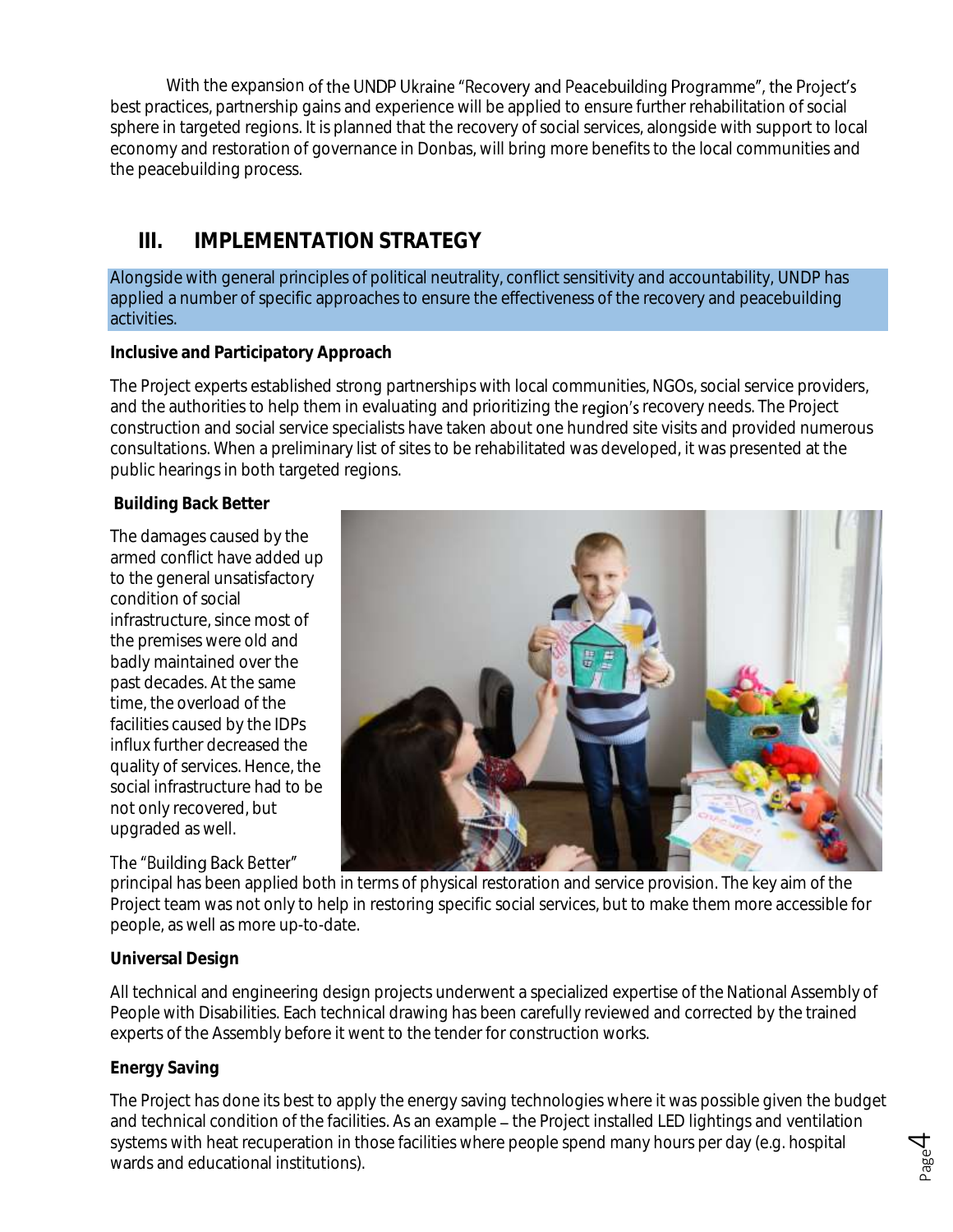#### **Gender Empowerment**

A substantial share of IDPs staying in the Donetsk and Luhansk oblasts is represented by women with children, while their fathers choose to stay in the NGCAs or move to other regions searching for jobs. Therefore, provision of pre-school education and other educational services became a highly critical issue. Lacking the access to daycare facilities, both IDP and local women are unable to find a job or actively participate in social life of the communities they live in.

The Project restored six daycare facilities expanding their capacity. They provide different types of services, namely the rehabilitation centers for children with disabilities, a "Family Support Center" providing recreational activities for children, a kindergarten and a school with groups for preschoolers with special needs.

#### **Sustainability**

Sustainability shall be achieved by ensuring the inclusion in local and regional budgets the projects to cover recurring costs following the handover. Specifically, the Project has reached an agreement that the local authorities shall budget the wages for social care specialists employed by the entities recovered by the UNDP.

### **IV. PROJECT RESULTS**

Though the "Early Recovery of Social Services and Peacebuilding" project was aimed at one major outcome – improvement of the social services for the most vulnerable – its activities were clearly divided into two groups: physical restoration and capacity development. The first one delivered quick and visible results, while the latter one set ground for long-term changes in the quality of the services.

**IV.I. Output 1: Strengthening the capacity of local authorities to provide integrated, targeted and community-based social care services**

During the needs assessment missions in February-April 2015 (3 trips) to Donetsk and Luhansk oblasts the Project Specialist on Social Services met with 13 regional and municipal authorities and visited 87 social care institutions (hospitals, schools, kindergartens, social centers, etc.). On this basis, the following needs were identified and actions completed:

- 1. The need for provision of assistance to the local authorities in the area of strategic planning of development of the social services on the regional level was identified. After the consultations with local authorities and inside UNDP the initial idea of developing 5 plans on the municipal level was declined in favor of development of a plan for each targeted oblast. It resulted in developing two drafts for Targeted Social Services Development Programmes for Donetsk and Luhansk oblasts respectively.
- 2. Approximately 30 social care institutions were identified as potential facilities for restoration. The Project identified that personnel of 10 social institutions require the training support and 11 social institutions require the rehabilitative equipment for servicing people with disabilities.

UNDP hired 6 highly qualified consultants in 5 professional areas to help the local authorities in developing the following services:

- for children with disabilities (2 consultants)
- for elderly people (1 consultant);
- for people who were in conflict with law (1 consultant);
- for vulnerable children and families (1 consultant);
- establishment of institutions for multifunctional integrated social services for different groups of clients (1 consultant).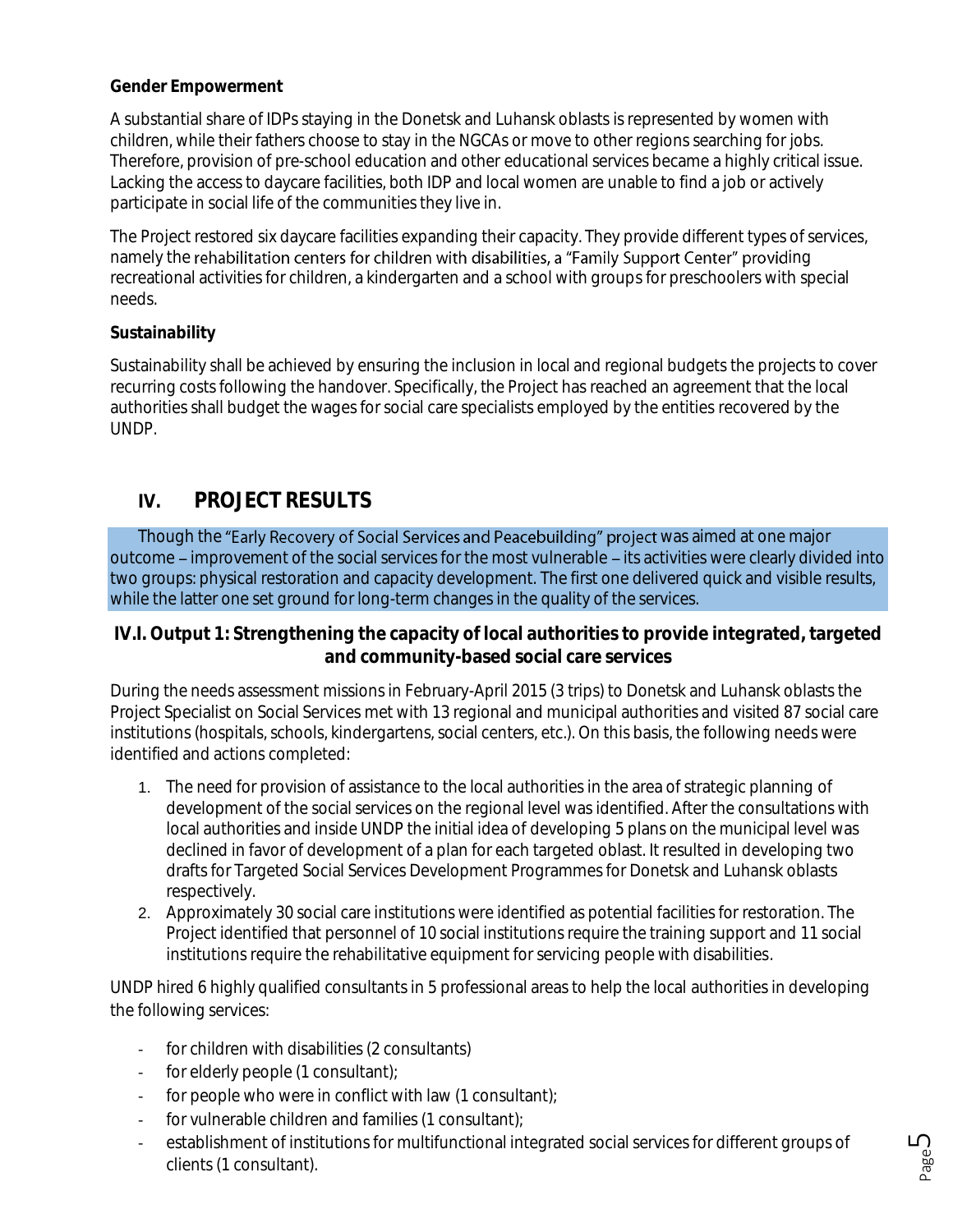The provision of assistance to selected social care service institutions has been fulfilled by the end of 2015 through the following approach:

- in July-August, the Consultants along with the Project Specialist performed three needs assessment visits to the selected social care institutions aiming to conduct interviews with the staff;
- in September-November, the Consultants conducted 9 educational events (trainings and study visits) for personnel of 10 selected institutions in order to improve their skills and knowledge in modern methods of social service delivery;
- UNDP provided a grant to the National Assembly of People with Disabilities to purchase the rehabilitative equipment, which was delivered to 11 institutions in November-December.

### **IV.II. Output 2: Restoration of the key social care institutions**

Since most of the facilities targeted by the Project were constructed in Soviet times, their technological design was outdated and did not meet the current standards. Therefore, UNDP has developed new construction designs for most of the facilities. These designs were audited by an expert from the "National Assembly of People with Disabilities" to ensure the compliance with national and international standards of universal accessibility. As for the healthcare facilities, additional medical audit was conducted to guarantee that the designs meet the requirements of the current healthcare standards.

The actual reconstruction works were performed by local companies, since they were able to offer the lowest prices and win the tenders. For instance, one of the key subcontractors was a company displaced from Donetsk, which employed IDPs to perform the recovery works.

#### **1. Sloviansk Central Rayon Clinic - Mykolayivka**

This medical facility serves the population of the Sloviansk rayon and Mykolayivka town (52,000 inhabitants). The roof of the hospital was damaged because of the poor maintenance and partially because of the shelling. Two of three operating rooms and X-ray department could not function properly.

**Work Done:** The roof of the surgery was repaired, as well as the X-ray department (including also the premises). The admission department was re-arranged and repaired, while the universal accessibility of the entrance was ensured.



#### 2. Rubizhne Central City Hospital - Rubizhne

The infectious department and laboratory of this hospital serve the population of the city (50,000) and IDPs (approx. 5,000). The infectious wards provide services for at least 300 patients a year, the laboratory conducts 60-80 tests a day. The premises were heavily damaged because of the long utilization and could not operate in accordance with the medical standards.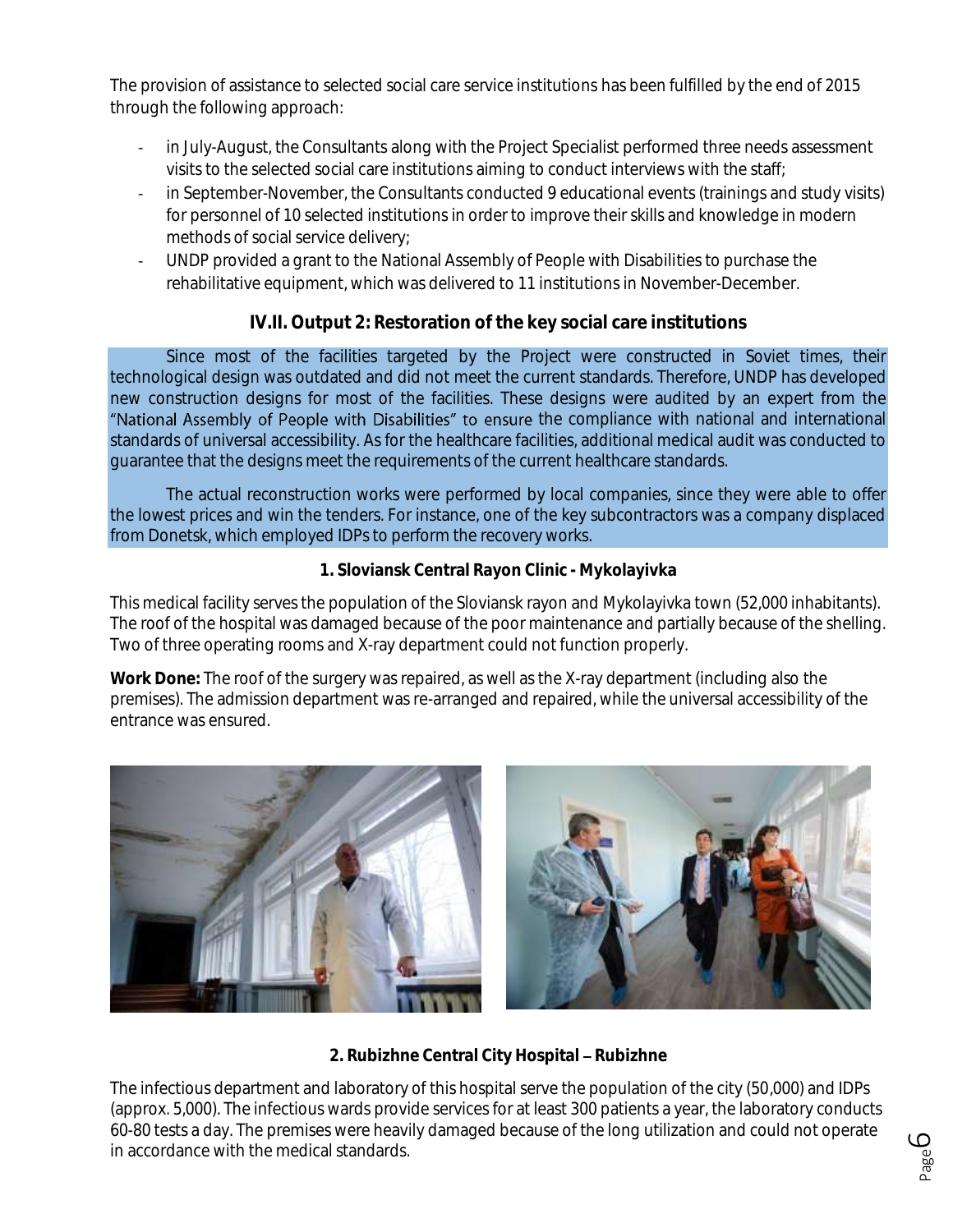**Work Done:** The roof was repaired, windows and doors were replaced, and the entrance was reconstructed for universal accessibility.





**3. Lysychansk City Hospital named after Titov**

This hospital serves the population of Lysychansk city (approx. 110,000 people) and IDPs (approx. 7,000). The roof and the top floor were damaged during the armed conflict. Roof leakage caused the fungus contamination of the premises. The entrance did not suit the needs of people with limited mobility.

**Work Done:** Wards, corridors and roofs were repaired, air ventilation was installed, and the entrance was reconstructed for universal accessibility.





**4. Luhansk Oblast Clinical Hospital (surgery) - Severodonetsk**

The oblast hospital has remained at the territory which is not controlled by the Ukrainian Government. Thus, oblast residents lost access to the third level of medical care. 10 specialized surgical services can be provided to patients in the building of the former local clinic in Severodonetsk. The repair and an opening of an oblast hospital will allow to provide better medical care to 2.3 thousand patients annually and will restore the public access to the specialized medical care.

**Work Done:** Facades and the roof were repaired; windows and entrance doors were replaced.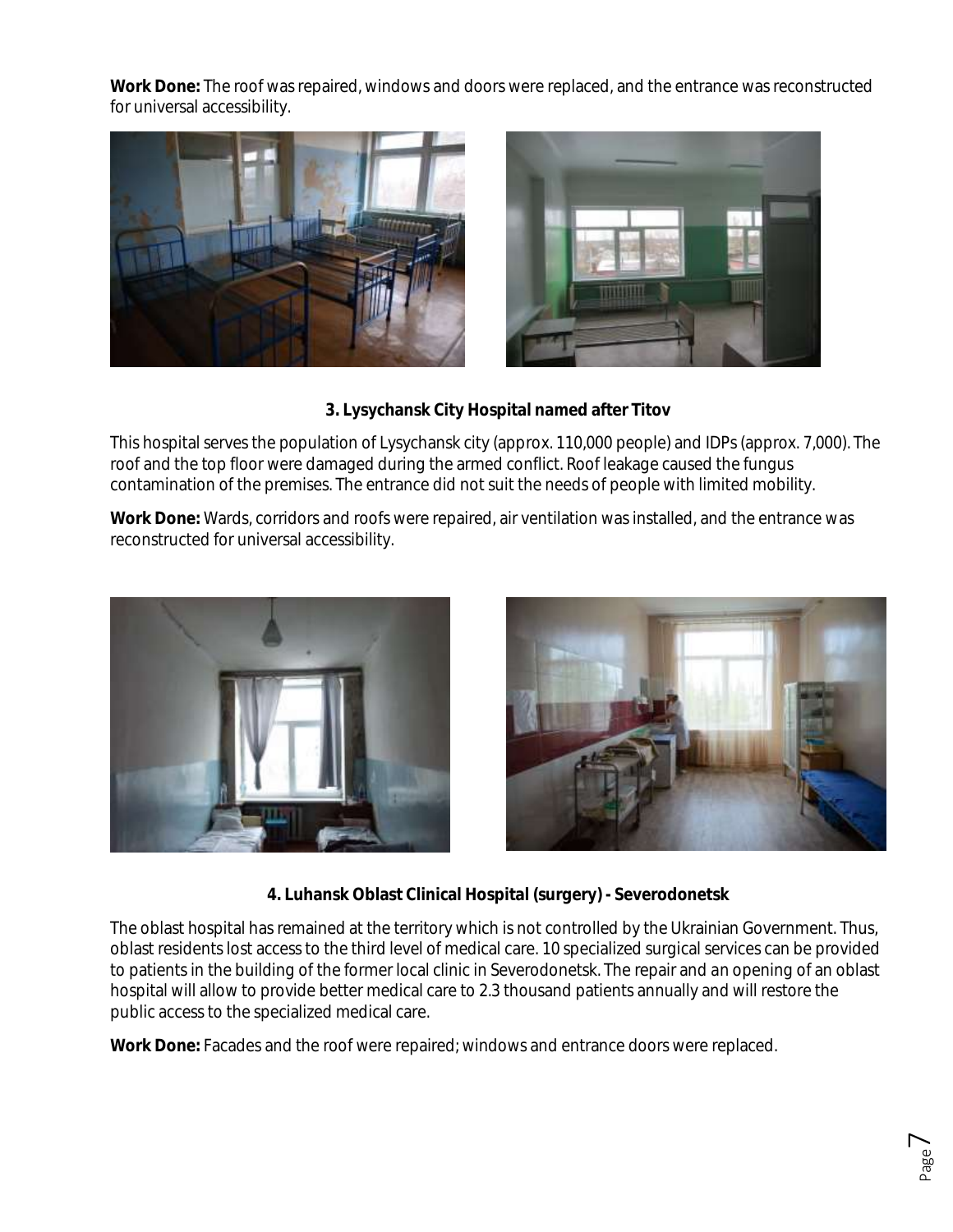



**5. Kreminna Rayon Hospital - Kreminna**

This hospital serves the population of Kreminna rayon (approx. 42,000 people) and IDPs (approx. 7,000). The premises were damaged and because of the leaking roofs could not function properly. The repair of the roofs and redecoration of rooms was needed. Because of this, the most vulnerable groups suffered the most: children and terminally ill people in respective departments of the hospital.

**Work Done:** The premises and the roof were repaired; the heating system was replaced.





**6. City Hospital No. 2 - Druzhkivka**

Druzhkivka City Hospital No.2 is the only hospital that provides assistance to residents of the town (70,000) and surrounding villages (15,000 20,000 people). Windows and doors in the hospice and children departments were badly damaged and did not retain heat; minor repairs and sealing did not help. The condition and quality of the indoor premises was unsatisfactory.

**Work Done:** The premises were repaired, the windows were replaced and the ventilation system with heat recuperation was installed.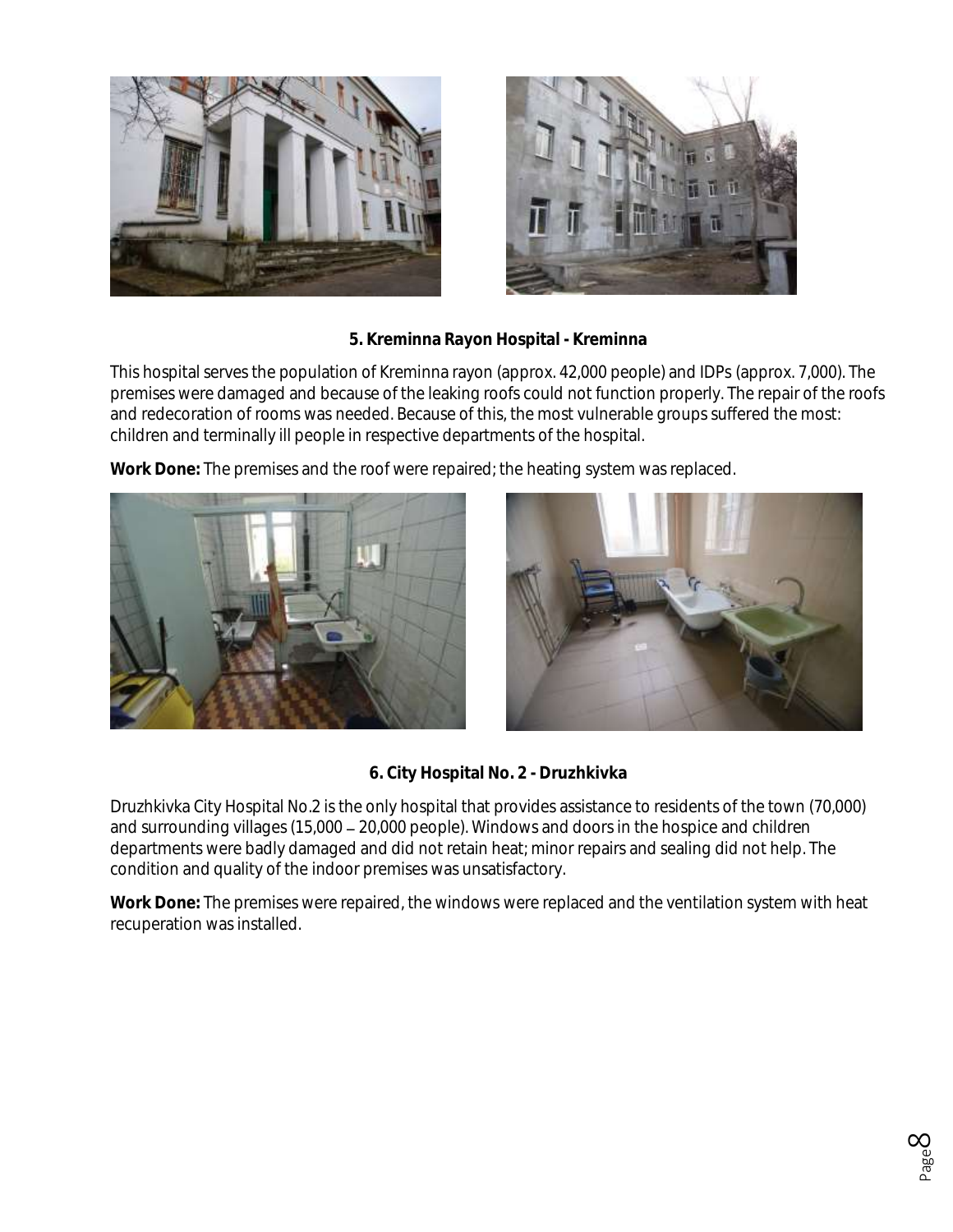



**7. Kramatorsk Blood Transfusion Station**

The Station processes blood and its components and produces medicinal products for specialized treatment like trauma, injury, etc. Up to 11,000 blood donors use this station to donate their blood for the needs of Donetsk Oblast's residents. In order to preserve the building and improve the operating conditions, the facility needed the roof and interior repairs.

**Work Done:** The roof and premises were repaired, the building was reinforced, the facade was insulated, modern windows and doors were installed.



**8. Donbas Interregional Center for Vocational Rehabilitation of People with Disabilities - Kramatorsk**

The Center provides vocational education and social rehabilitation, social care and accommodation for people with disabilities. Due to the influx of IDPs, the Center needed repair of the 4<sup>th</sup> and 5<sup>th</sup> floors of the building and installation of elevators. Up to 250 people with disabilities are able to get improved access to services after the reconstruction.

Work Done: Repair of the 4<sup>th</sup> and 5<sup>th</sup> floors was conducted; two new elevators (passenger and technical) were installed. In addition, specialized equipment was procured.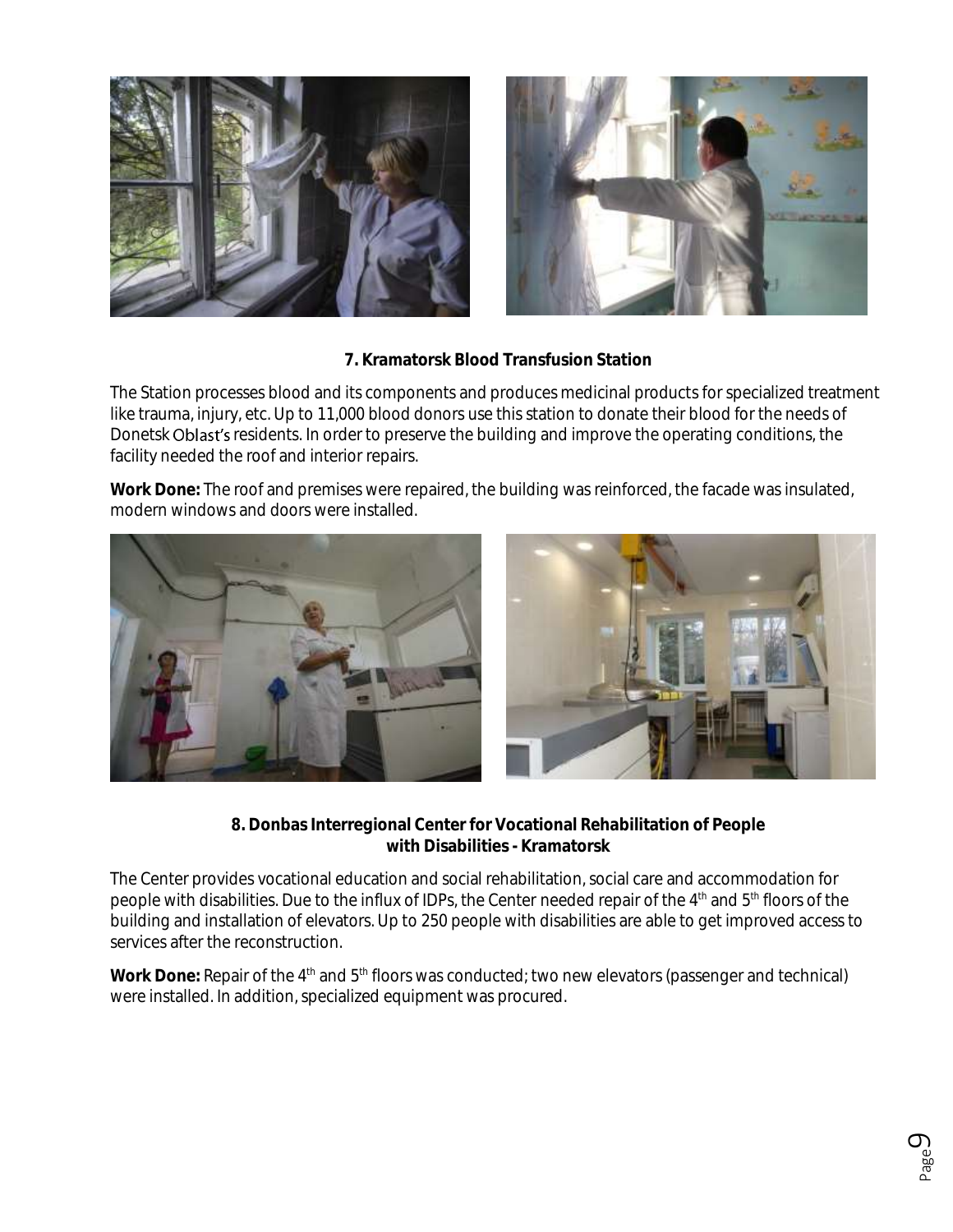



**9. Luhansk Oblast Boarding Home for the Elderly and Disabled People - Svatove**

This institution provides accommodation and nursing services for the elderly people of Luhansk oblast. 82 people are currently accommodated in the institution, including 36 persons who have limited mobility or musculoskeletal disorders and IDPs evacuated from Popasna town.

**Work Done:** The building was insulated; the entrance and toilets were reconstructed to ensure universal accessibility. Moreover, the staff was trained in the provision of quality social services and special rehabilitation equipment was procured.





10. Kreminna Rayon Rehabilitation Center for Children with Disabilities - Kreminna

The Center provides rehabilitation care aimed at development and correction of disorders of the children with disabilities and their integration into society. The building is too small to cover all the needs and its condition was very poor. The only way to provide services of better quality was to demolish the old premise and build a new one. The completion of this project allows to increase the number of children covered by the services to up to 150 children per year.

**Work Done:** The premise was demolished and built from scratch in accordance with current standards, the staff was trained, and special rehabilitation equipment was procured.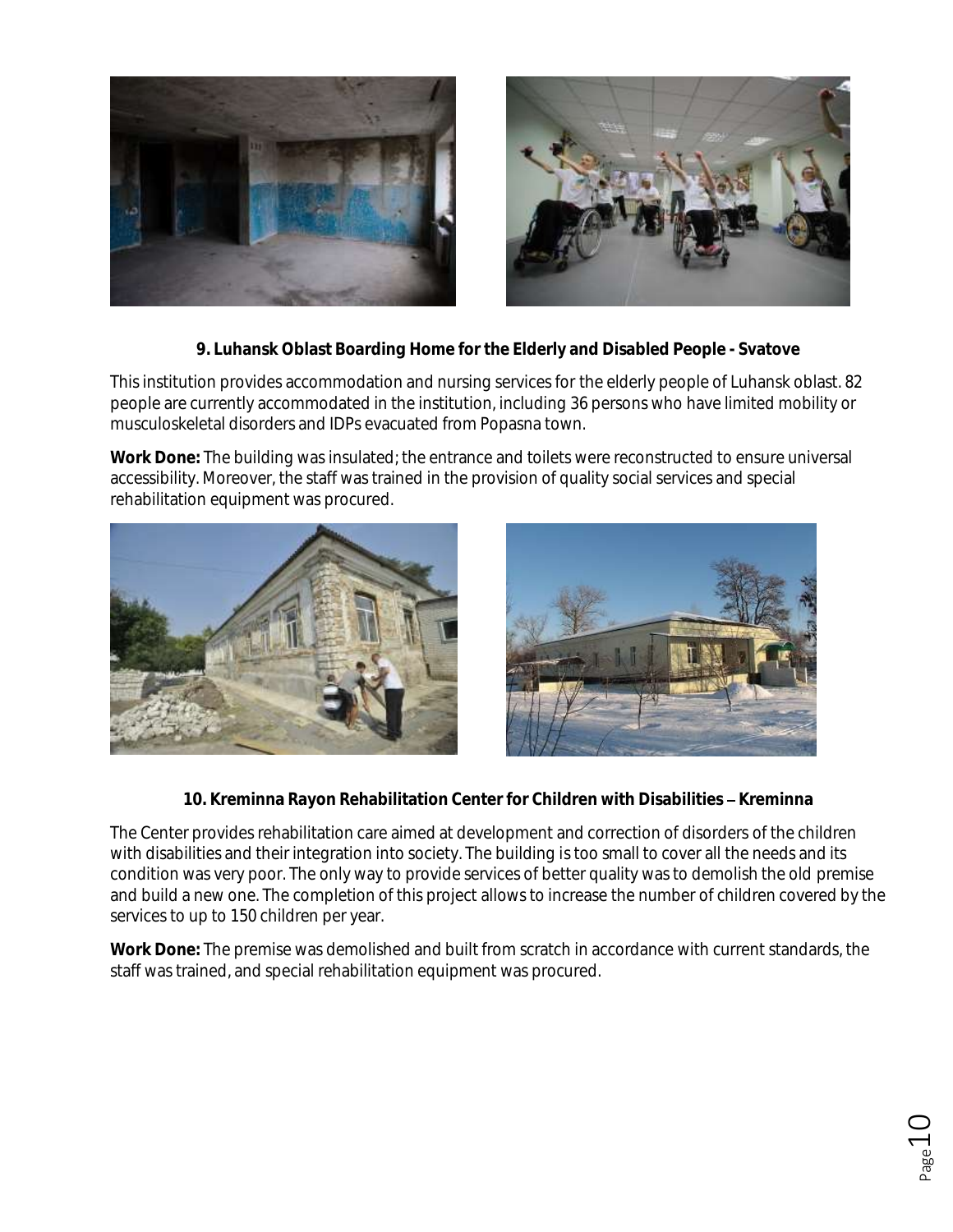



11. Artemivsk City Center of Social Services for Families, Children and Youth - Bakhmut (Artemivsk)

The facility was not adopted for use by children with disabilities. The general condition was poor due to bad maintenance over decades. A day-care center for children with disabilities was created in the Center. The clients 40 children on a daily basis and 87 families with disabled children overall - are receiving informational services there.

**Work Done:** The roof and the premises were repaired; electrical wiring, windows and doors were replaced; façade was insulated, and the entrance was reconstructed for universal accessibility (including special arrangements for people with impaired vision). The staff was trained and special rehabilitation equipment was procured.



12. Territorial Center for Social Services - Bakhmut (Artemivsk)

**Work Done:** The Center provides social services to the elderly and disabled people and social and medical rehabilitation to people with disabilities. In addition, the local programs of social protection are delivered through this Center. Currently, the Center serves over 2,500 people a year. In order to improve the quality of social services, the facility needed significant rehabilitation.

The premises were repaired; windows and doors were replaced; façade was insulated, and the entrance was reconstructed for universal accessibility. The staff was trained and special rehabilitation equipment was procured.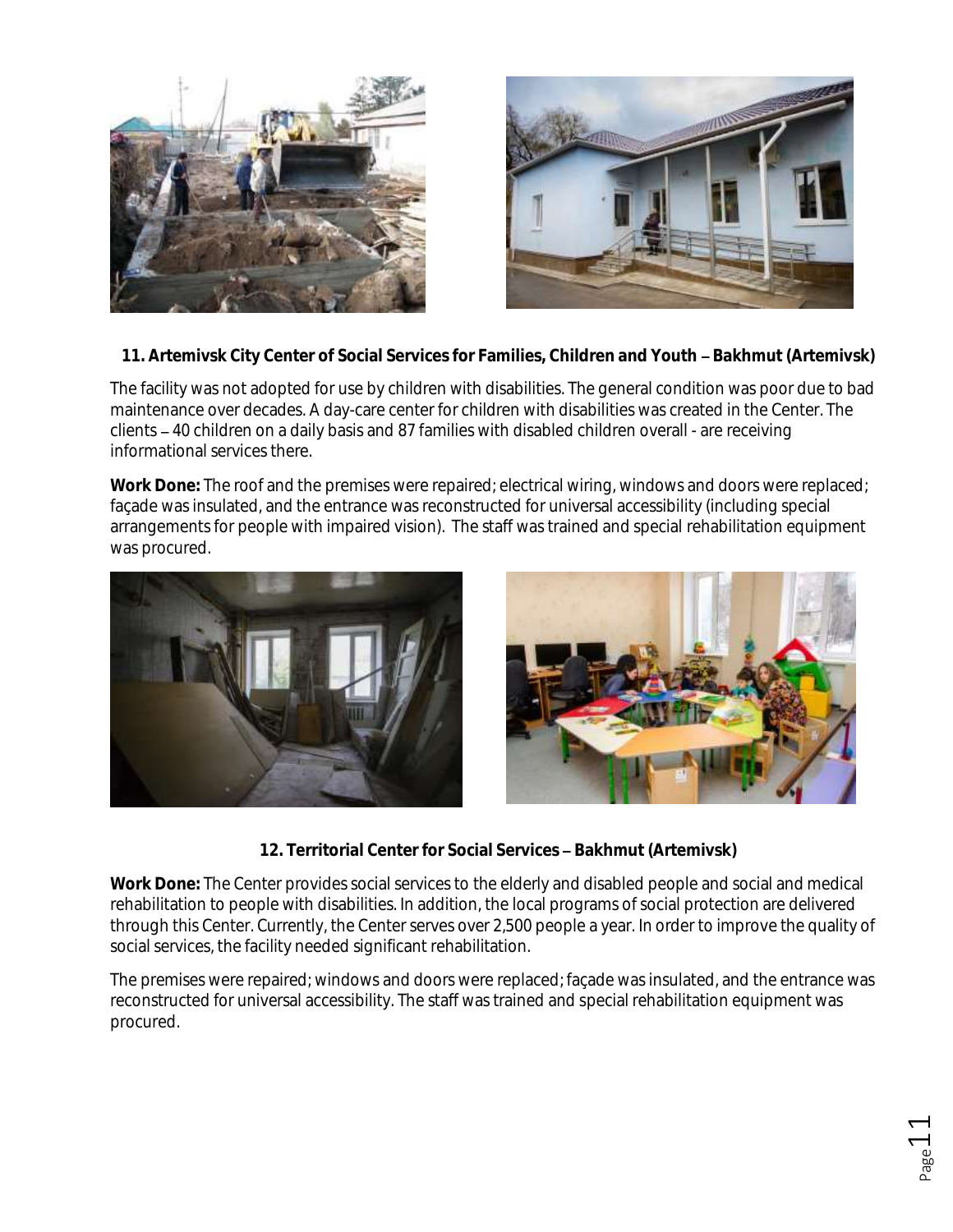



**13. Center for Social Rehabilitation and Adaptation**  for Ex-prisoners and Ex-addicts (NGO "Tviy Shans") - Dobropillya

The Center serves the ex-prisoners, ex-addicts and others people who have problems with social adaptation. The Center ensures prevention of drug addiction, alcoholism, and adaptation to the society. The building has a second floor, which was not suitable for use due to its very poor condition. The repair of the second floor enabled provision of services to 30 more people and arranging of the workshop on a first floor.

**Work Done:** The premises, roof and facades were repaired; the exhaust ventilation with heat recuperation was installed. The staff was trained and rehabilitation equipment was procured.





14. Eastern Center of Vocational Rehabilitation for People with Disabilities - Druzhkivka

The Center owns specialized training equipment for the disabled and has a room to install it (1<sup>st</sup> floor of a residential building). However, the room was in an unacceptable condition and was not accessible for people with disabilities. The rehabilitation allowed about 500 disabled people to use the Center and the equipment.

**Work Done:** The premises and the basement were repaired; the exhaust ventilation with heat recuperation was installed; windows and doors were replaced. The entrance and the toilet were reconstructed and equipped to serve the needs of the people with disabilities. The staff was trained and rehabilitation equipment was procured.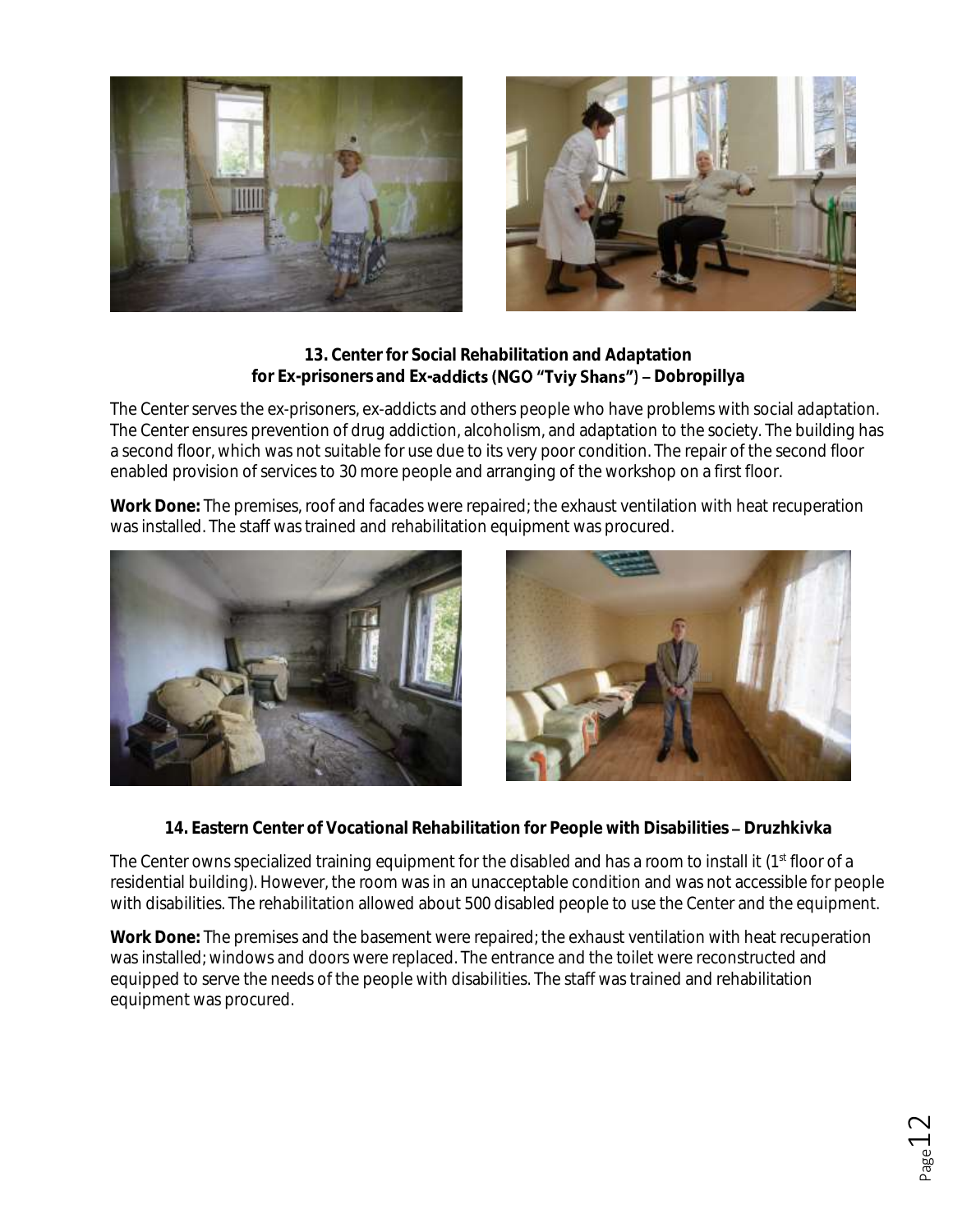



15. Social Center for Family Support - Svyatohirsk

More than 10,000 IDPs (including 3,000 children) were registered in Svyatohirsk. It creates substantial burden on the town social service infrastructure. In addition, there was no service for the provision of psychological assistance, assistance in finding accommodation or job. An abandoned building was rehabilitated and the Center was placed there to provide services to the IDPs and the local community.

**Work Done:** The building was overhauled with reinforcement of the bearing structures and basement; the roof was repaired; the entrance was reconstructed in accordance with the universal design standards.





16. Secondary School No.10 - Bilytske

There is a need in Bilytske to involve children with special learning needs in general education (including children with speech defects, musculoskeletal disorders and chronic nonspecific respiratory diseases). The reconstruction of the school helped to involve 37 children in learning activities.

**Work Done:** The basement and bearing systems were reinforced; the roof, classes and corridors were repaired; windows, heating and electrical systems were replaced.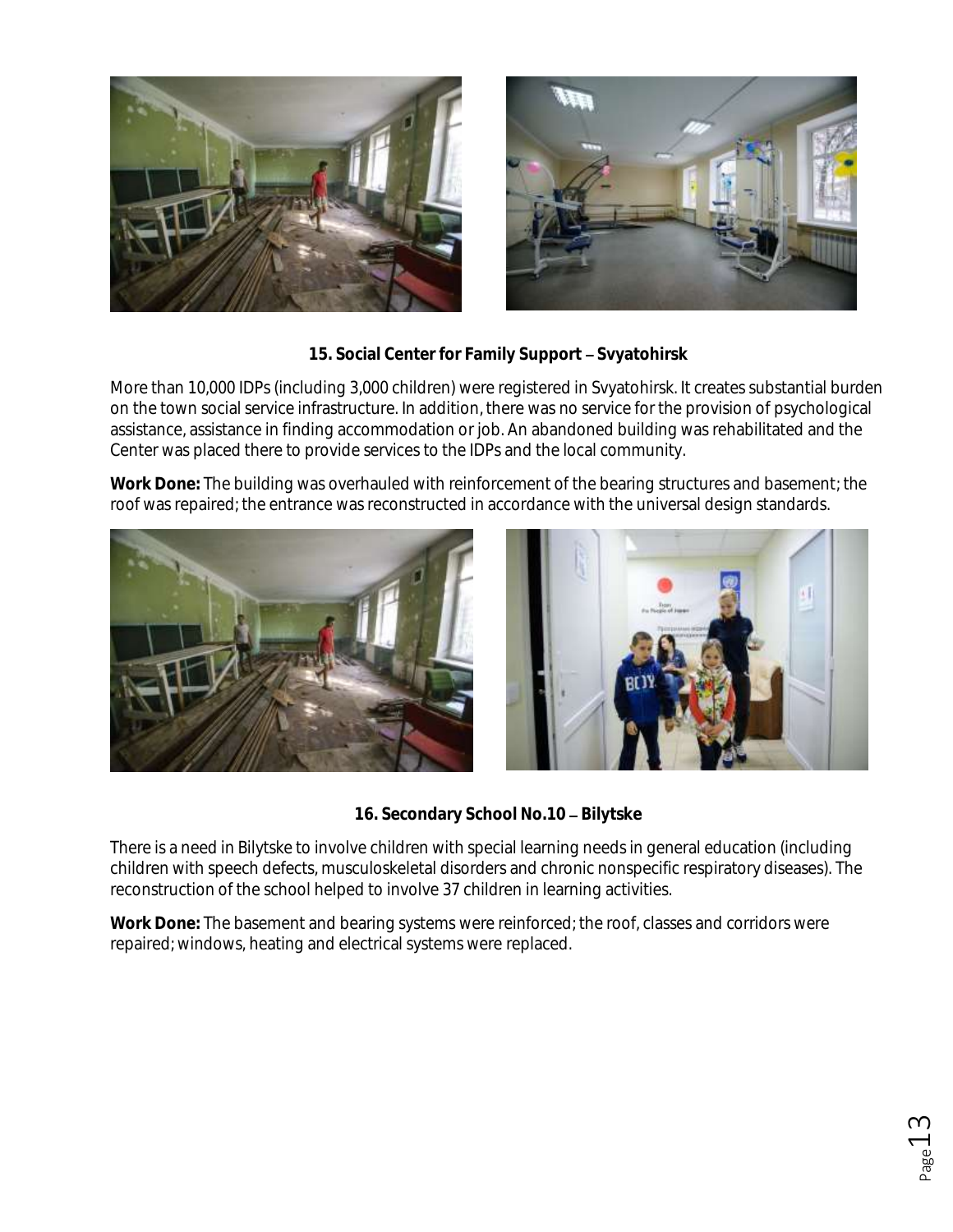



#### 17. Kindergarten "Rosynka" - Bilozerske

The construction and repair works were aimed to restore the functionality and ensure universal accessibility to the building of the kindergarten. This helped to provide equal access to quality preschool education and solve the problem of the lack of places in kindergartens.

**Work Done:** The water supply, ventilation and electrical systems were replaced. The roof and classes were repaired; windows were replaced, and the façade was insulated. The entrance was reconstructed according to the universal design standards. The staff was trained in providing inclusive education for children with special needs and specialized equipment was procured.



**18. Ordzhonikidze Rayon Center of Social Services for Families, Children and Youth - Mariupol** 

The Center provides combined social services: a family center for 8,000 recipients per year and a humanitarian center that serves up to 15,000 people per year (most of them are IDPs). While being such a popular facility, the Center itself was not even a whole functioning building: only first floor was open, equipped and operational. The second floor was abandoned because of the ruined windows and heating system. The premises needed reconstruction to provide more space for social workers, improve functionality and energy efficiency of the building.

**Work Done:** The second floor was rehabilitated through roof repair, replacement of the heating systems and windows. Moreover, the first floor was overhauled as well as the entrance to ensure universal accessibility. The façade of the building was insulated for energy saving reasons.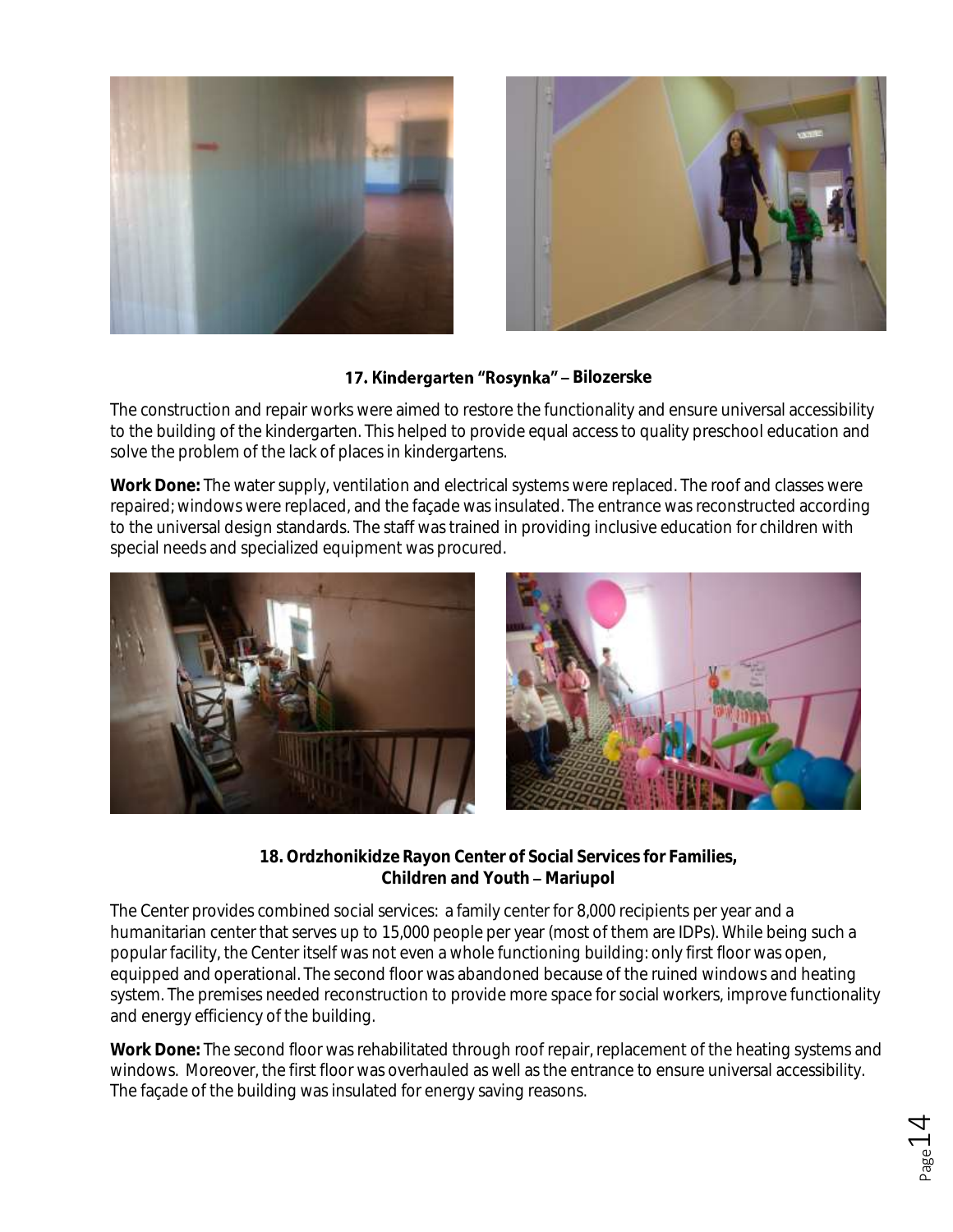



#### 19. **Children's Aid Center "Otchiy Dom"** - Pokrovsk (Krasnoarmiysk)

This Center is the initiative of a charity organization for children and adolescents aged from 3 to 18, who find themselves in difficult life circumstances (up to 60 children per year). The Center creates enabling environment, like home, for education of children and preparation of them to the independent life.

**Work Done:** The roof was repaired and attic was transformed into two classrooms. The heating and electrical systems were replaced, as well as windows and doors. The staff was trained and rehabilitation equipment was procured.



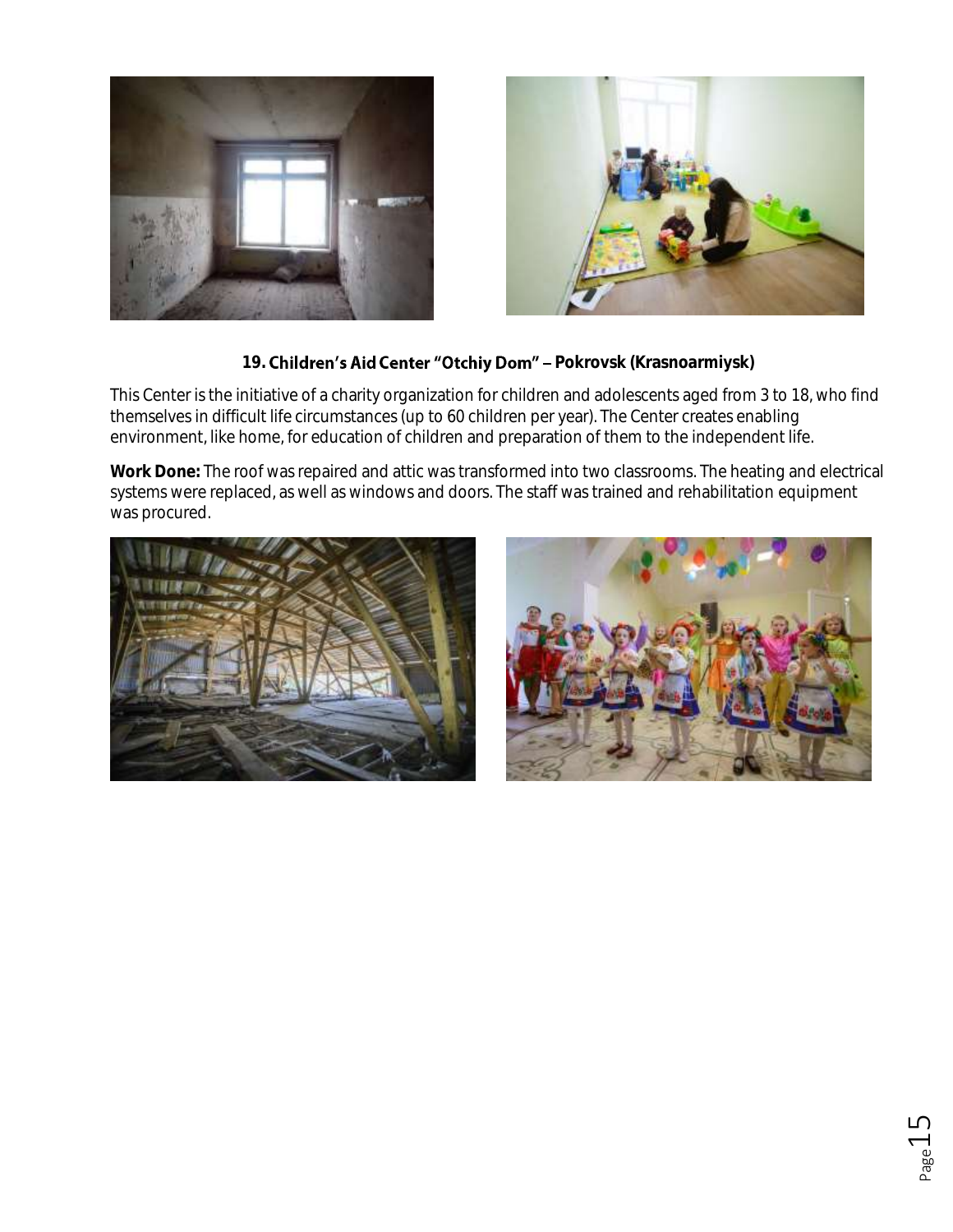## **V. COMMUNICATION AND VISIBILITY**

Communication has been a crucial component of the Project's implementation for two reasons. Firstly, the local communities in Donetsk and Luhansk oblasts still feel aftermath of the psychological trauma they went through. Reminders of the support that is coming for Donbass from international organizations and overseas partners are yet another way to mitigate the feeling of insecurity and promote reconciliation in the local communities. Secondly, the Government of Japan is making generous commitments to support the people of Ukraine through providing technical assistance and loans to the Ukrainian Government. The clear visibility of the Donor helps to demonstrate the proper use of the funds and ensure general accountability.

As defined by the Communication Strategy developed for the Project, five major groups of audience were targeted: local communities and authorities, the Donor, the Ukrainian Government, wider Ukrainian audience, international partners. Accordingly, specific channels and activities were used to ensure publicity and visibility of the efforts.

Due to the above stated reasons, UNDP payed the most attention to communicating with the local public and authorities in the Donetsk and Luhansk oblasts. This was also important in terms of inclusive approach and future ownership of the outcomes.

Therefore, way before the Project actually started the recovery works, it was presented to the public at large in both regions. Moreover, local journalists were invited to a special meeting to discuss UNDP's approaches and plans, which set ground for the future cooperation. During the recovery process, press releases were disseminated for every important step (big tender opening, launch of the restoration at the major sites, etc.). A special coverage was organized during the visit of the Donor's representative, H.E. Mr. Shigeki Sumi, Ambassador Extraordinary and Plenipotentiary of Japan in Ukraine, to the Donetsk oblast. Generally, the communication efforts yielded in 246<sup>1</sup> tracked publications in the local media. The actual coverage is estimated at some 30% higher since UNDP was not able to track the publications in the local print and broadcast media that do not have websites.

Local communities were also the primary audience of the visibility efforts. During the reconstruction works, special signs were put on the fences of the facilities, clearly stating the purpose of the intervention, its participants, as well as emphasized the role of the Donor and the UNDP.



 $\ddot{\phantom{a}}$ 

After the recovery works were finished, official launching ceremonies were held at the major facilities where it was possible and reasonable. The total of 14 such events were held during December 2015 - April 2016. The special visibility items - banners, branded gifts packaging – were used during these ceremonies. Special signs bearing acknowledgements to the Government of Japan and UNDP were installed by the entrances of the buildings.

<sup>&</sup>lt;sup>1</sup> Here and hereinafter: only publications mentioning both UNDP and the Government of Japan were taken into account.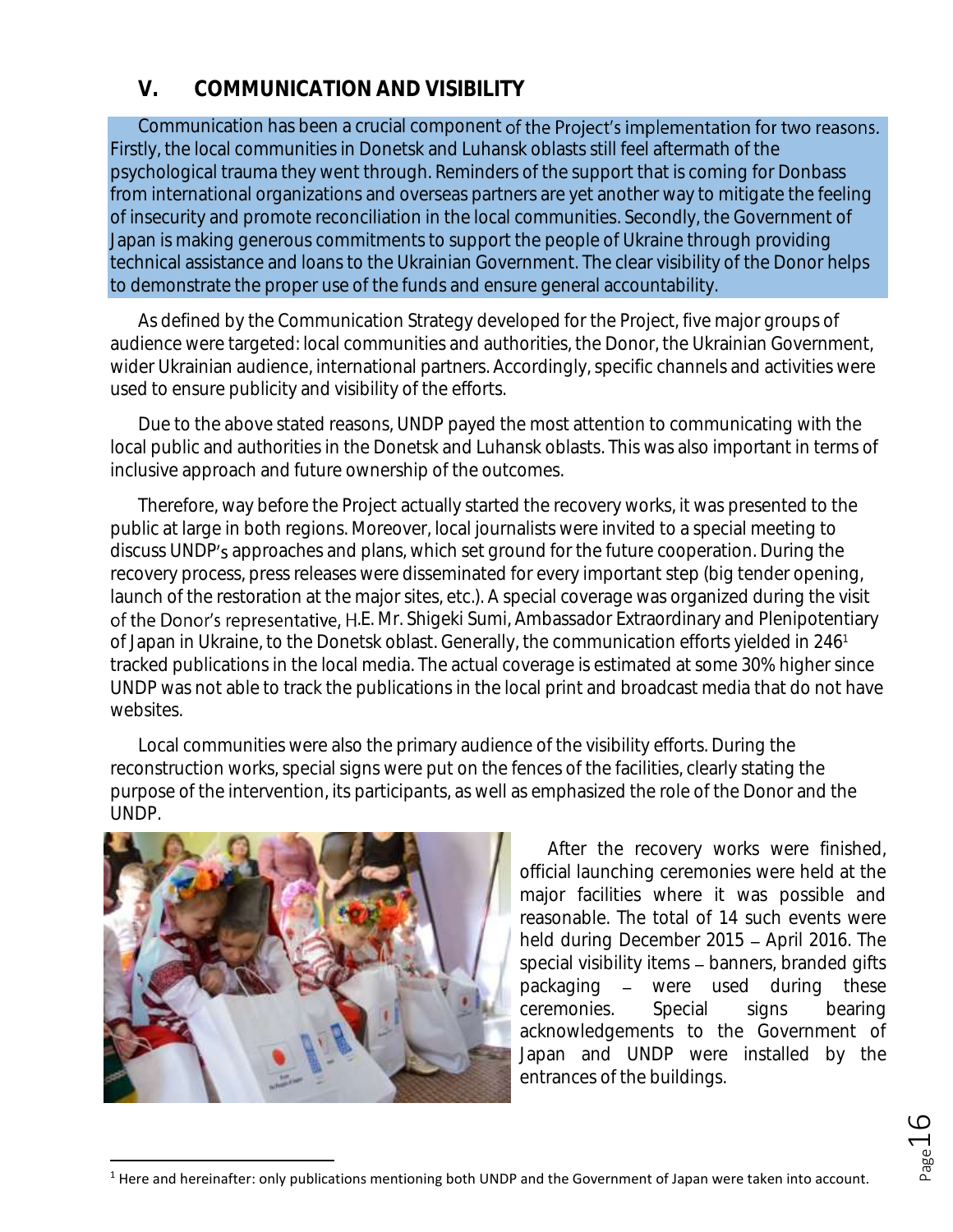The extensive communication activity in the targeted region resulted in the coverage by not only local press, but also by a number of major national outlets. Special correspondents of the national TV channels as well as stringers for informational agencies were invited to all the Project's events and provided with special attention (exclusive commentaries, detailed informational notes, etc.). Several journalists representing popular national media were invited to join the Project's field missions (Radio Liberty Ukraine, Ukrainian News, Bigmir.net). The Project's representation in national media totals 52 publications. Occasionally, the journalists representing foreign media would also join the visits, resulting in 9 publications (Euronews, Japanese TV channels, etc.).



To add up to the official reporting and meetings, the communication through websites of major partnering ministries, agencies and administrations was organized to convey the Project's progress to the representatives of the Ukrainian Government. 43 articles of this type were published during the Project implementation.

Finally, working with social media through official UNDP digital accounts allowed the Project to communicate with wider international audience. With 49 publications on Facebook and Twitter accounts as well as 10 publications at the UNDP website (each article in Ukrainian and English), UNDP managed to multiply the communication effect through viral effect of digital communication (e.g. with republications through UNDP global accounts).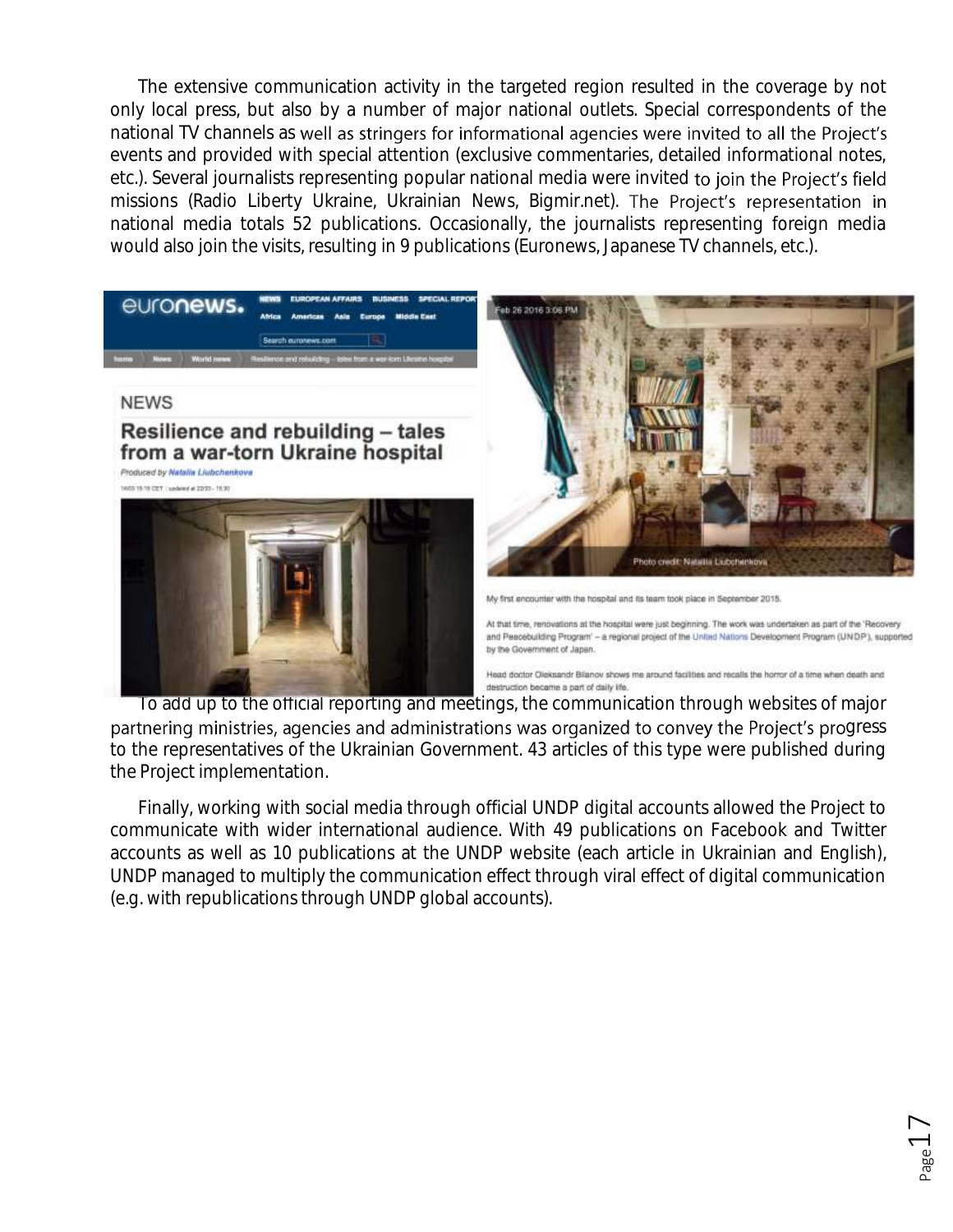## **VI. CHALLENGES AND RISKS**

**Currency exchange issue**

On November 13, 2014, the UNDP signed the Exchange of Notes with the Government of Japan for the purpose of obtaining the contribution in the amount of six hundred million Japanese Yen (600,000,000) to implement the Project "Early Recovery of Social Services and Peacebuilding in the Donetsk and Lugansk oblasts". This amount was reflected in the Project Document in USD as the equivalent of USD 5,782,000.00. On December 4, 2014, the Finance Unit received the deposit from Japan of JPY 600,000,000. However, due to the exchange rate difference, the actual amount reflected in the Atlas was USD 5,104,211 instead of USD 5,782,000. The amount in Project Document stated as USD 5,782,000 was derived from different exchange rate from Sep 2014 (JPY 600,000,000 / 5,782,000) = 103.77 however the amount created and applied using December 2014 rate of 117.55. Therefore, the factual amount of USD available for implementation of the Project's activities has decreased to USD 5,104,211.

**•** Infrastructure Recovery Projects Duration:

The duration of projects aimed at the rehabilitation of critical infrastructure (both – economic and social) should be at least 18-24 month long to ensure the proper preparation of technical documentation, tendering of services and works as well as assure a defect liability period.

Protection issues that led to abnormal market conditions:

Due to the political uncertainty in the conflict-affected areas and the local currency fluctuations, the prices for construction materials increased from 20% to 45% compared to other oblasts.

• Poor quality of proposals received:

The local companies often provided tender proposals that did not meet the UNDP procurement standards and administrative checks. Several bidders have not provided critical financial and statutory documents, including reference checks and/or compliance with the requirements of preparing bidding documents. The majority of procurement cases had to be re-tendered due to receiving fewer proposals than the minimum requirement of at least three bids as per UNDP procurement rules and regulations, the poor quality of bids received, or financial bids of proposals that significantly exceeded the planned budget and market price.

 Postponing of the rehabilitation of five social infrastructure facilities pre-selected for the recovery:

The Project Board meetings (on February 16 and March 31, 2015) approved 24 sites for rehabilitation by UNDP. Since then, five sites have not been tendered for different reasons, such as: local counterparts (the municipality and local NGOs) did not reach the agreement between themselves concerning the design of a social service to be provided on site and/or about the running and financing of the facility after the reconstruction; there was a court case against the redesignation of a selected facility from a non-functioning municipal school to the oblast center for social services; the Project received highly over-priced proposals during tendering the construction works and could not accept such bids due to the lack of funds.

• VAT reimbursement

In 2015, the Ukrainian tax authorities significantly delayed the reimbursement of VAT to the UNDP Country Office. This resulted in VAT charges to the Project's accounts and, therefore, created a risk of incompletion of the Project commitments towards its contractors.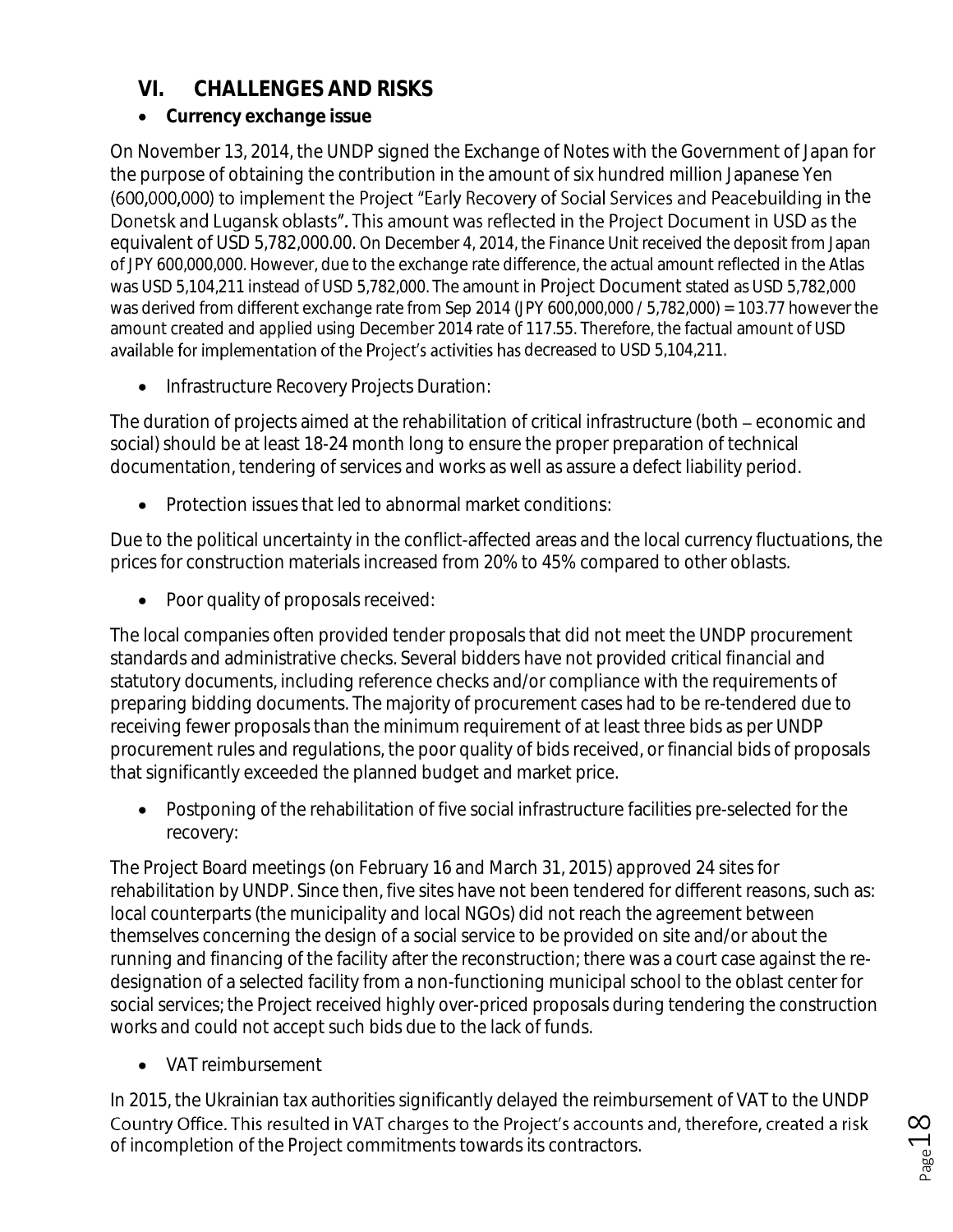• Political instability and changes in local authorities' leadership

The Project experienced difficulties in fulfilling its commitments to finalize the rehabilitation of one pre-selected site. It appeared that the Luhansk Oblast Administration after changes in the leadership in summer 2015 has decided to place a Surgery Department of the Luhansk Oblast Hospital under management of the military forces. However, neither UNDP nor its contractor (a construction company) was informed about such decision. Following the said decision, the Project beneficiary (Luhansk Oblast Hospital) has re-called a permission for beginning of construction works on the site, which resulted in full stop of works in February 2016.

# **VII. LESSONS LEARNED**

- The needs assessment for both areas (rehabilitation of social infrastructure and development of social services) shall be conducted in close collaboration with the local authorities prior to the selection process. It is recommended to develop joint statements on the needs assessment results.
- The members of the local communities shall be informed accordingly, therefore conducting public presentations of pre-selected sites or public hearings on this matter is highly advised.
- The selection of sites for rehabilitation shall be elaborated in a separate document to be signed by the local authorities or beneficiaries. It will help to avoid the situation when changes in the political leadership on the regional level cases changes in the infrastructure rehabilitation priorities.
- The improvement of the social care services might require amending the respective regulatory framework (e.g. social services provided to patients with mental diseases in special care homes). It is recommended to consult with the respective ministries (the Ministry of Social Policy or the Ministry of Health) beforehand and, possibly, to pass up the activities aimed at improving the regulatory framework if it is not feasible to be done during the Project lifetime.
- The Project duration for infrastructure rehabilitation shall be at least 18 months. It will allow to ensure proper planning of preparatory works (e.g. technical evaluation and engineering design) and minimize the influence of seasonal factors on timely completion of the construction works.

## **VIII. RECOMMENDATIONS**

The "Early Recovery of Social Services and Peacebuilding in the Donetsk and Luhansk Oblasts" Project has been designed as a rapid response intervention, aimed at solving critical issues at the conflict-affected territories. Therefore, it was planned that its implementation will be finished in12 months. However, due to the numerous issues occurring during this year, the Project team recommended longer duration of the upcoming social services recovery projects. It is especially true for the settings where the humanitarian and recovery action is being deployed for the first time.

Firstly, social services require more intricate assessment than the one provided by the local government or general recovery assessments (e.g. "Recovery and Peacebuilding Assessment" held in Ukraine by the EU, UN and the World Bank). While such documents focus on general approaches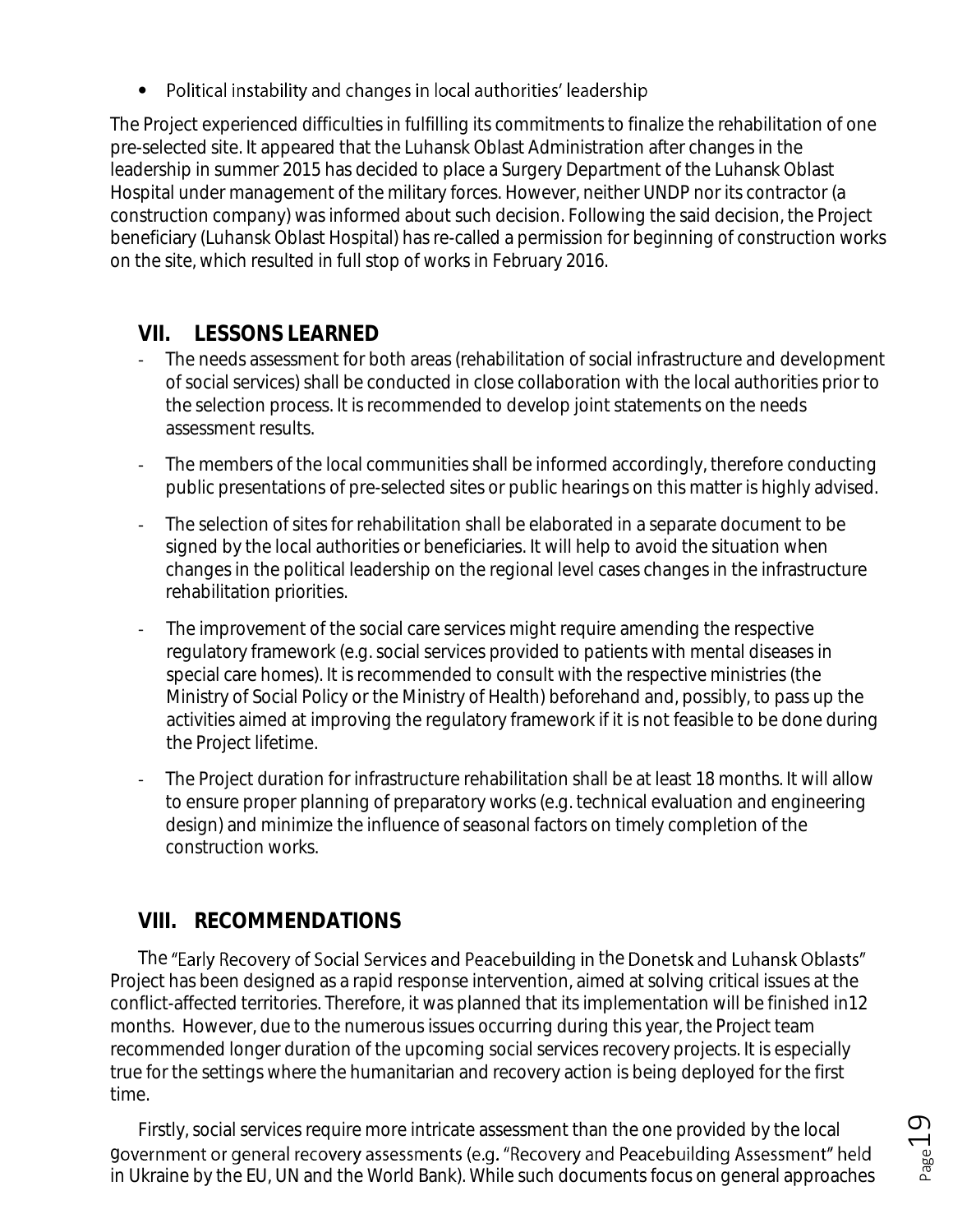to recovery, a number of field visits, as well extensive communication with local communities and authorities is required to identify and prioritize the actual restoration needs in the municipalities. The Project experts visited more than 100 facilities, each spending up to 3 weeks in the field, to set a draft list that was later amended. With longer implementation period, it would be beneficial to intensify these efforts and complement them with expert interviews, public opinion polls, etc.

Secondly, the Project faced several complications when tendering construction works in volatile economic conditions and the proximity to a "contact line" of the armed conflict in the east of Ukraine. Among these complications were the following: limited interest of companies to operate near the armed conflict, as well as low level of readiness to meet the UNDP qualification criteria; limited proposals of construction materials on the local market (in the Donetsk and Luhansk regions), artificial price hikes after the start of intensive recovery activities of international organizations (UNDP, UNICEF, IOM). It is recommended to make the estimations with regard to prices for construction works and materials higher for 5-7 per cent compared to the average country's level.

Thirdly, seasonal factors may have critical influence on the implementation of the infrastructure rehabilitation projects. There are many types of construction works, which cannot be performed when outside temperature is lower  $5^{\circ}$  C or on rainy days. Therefore, it is recommended to complete the design and preparatory works during the late autumn and winter period, or limit the construction works to the selected core works.